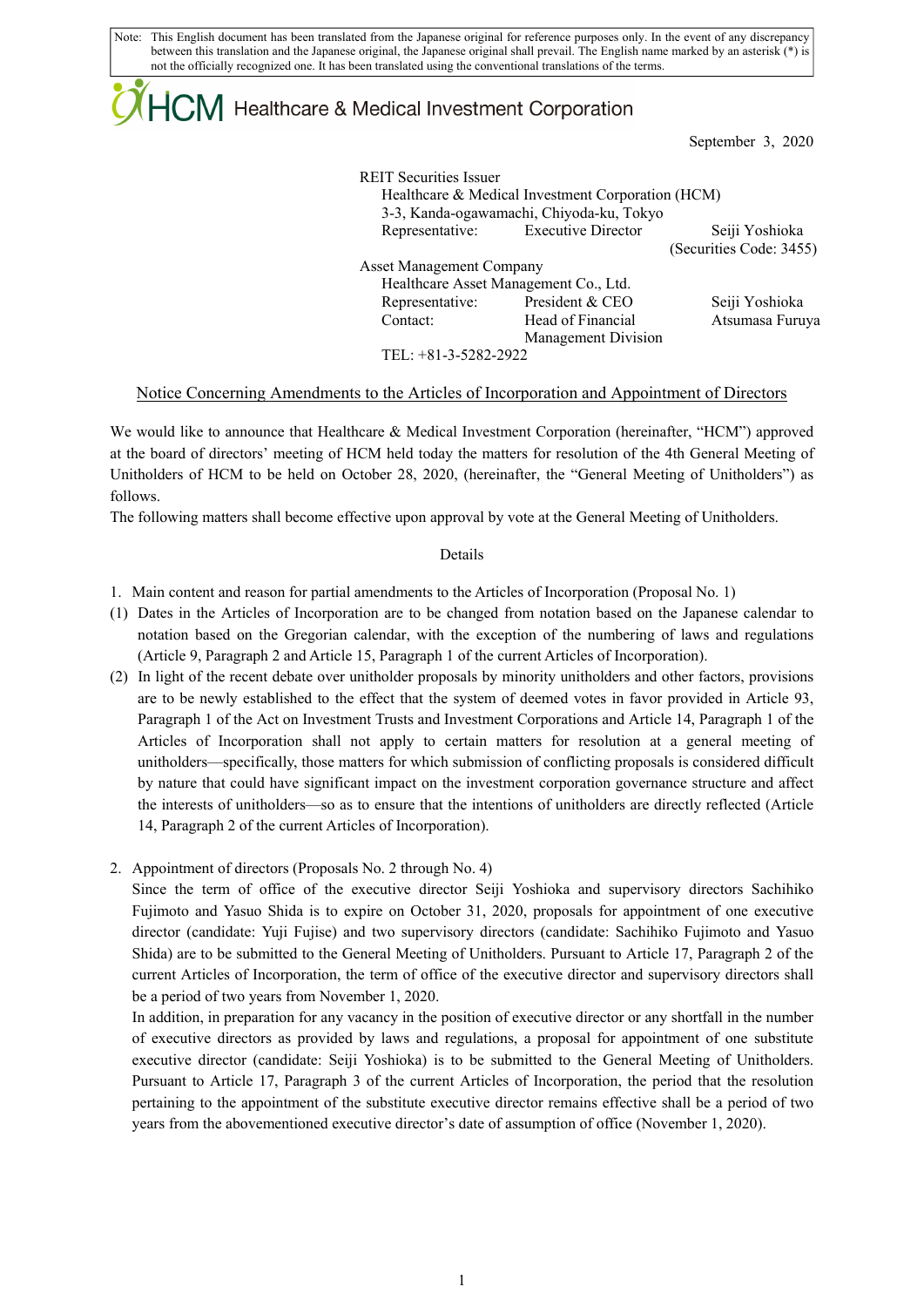Note: This English document has been translated from the Japanese original for reference purposes only. In the event of any discrepancy between this translation and the Japanese original, the Japanese original shall prevail. The English name marked by an asterisk (\*) is not the officially recognized one. It has been translated using the conventional translations of the terms.

# $+C\!M$  Healthcare & Medical Investment Corporation

(For details of the appointment of directors, please see the accompanying material "Notice of Convocation of the 4th General Meeting of Unitholders.")

3. Schedule

| Board of director's approval of proposals for submission to the General Meeting of<br>Unitholders |
|---------------------------------------------------------------------------------------------------|
| Sending of notice of convocation of the General Meeting of Unitholders (planned)                  |
| Holding of the General Meeting of Unitholders (planned)                                           |
|                                                                                                   |

Accompanying material: Notice of Convocation of the 4th General Meeting of Unitholders

\* Website of HCM: http://www.hcm3455.co.jp/en/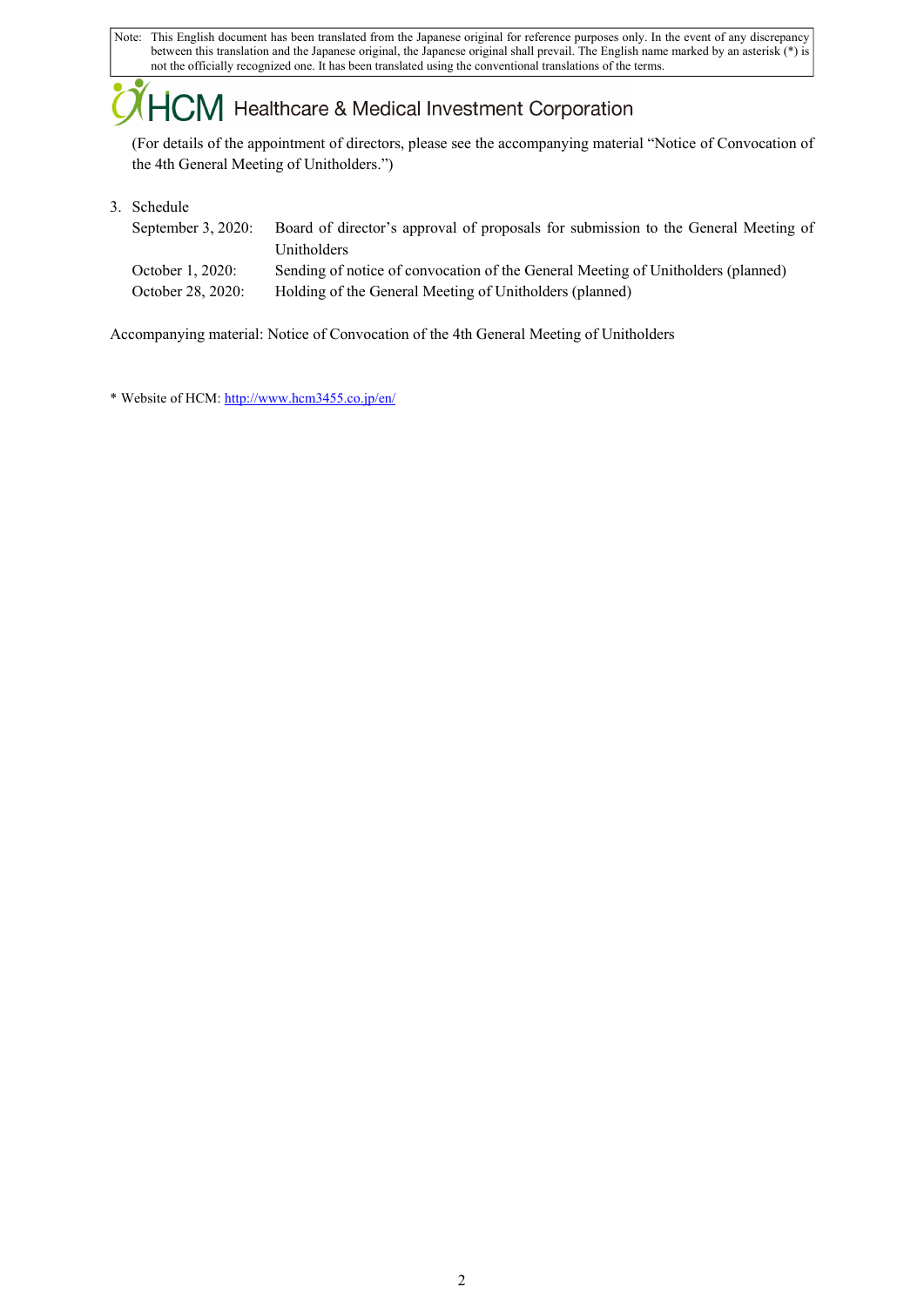(Securities Code: 3455) October 1, 2020

To Our Unitholders

3-3, Kanda-ogawamachi, Chiyoda-ku, Tokyo

#### **Healthcare & Medical Investment Corporation**

Seiji Yoshioka, Executive Director

# **Notice of Convocation of the 4th General Meeting of Unitholders**

Healthcare & Medical Investment Corporation (hereinafter, "HCM") hereby notifies you of the 4th General Meeting of Unitholders of HCM to be held as described below.

**In taking every precaution to prevent the spread of COVID-19, we strongly urge all unitholders, no matter your health condition, to exercise your voting rights in advance in writing and refrain from attending the General Meeting of Unitholders in person on the day. Therefore, please take the time to review the attached reference documents for the General Meeting of Unitholders, indicate your vote in favor or against on the enclosed voting form, and then return the voting form to arrive by 4 p.m. on October 27, 2020 (Tuesday).** 

In addition, pursuant to the provisions of Article 93, Paragraph 1 of the Act on Investment Trusts and Investment Corporations, we have provisions concerning "deemed votes in favor" provided in Article 14 of the current Articles of Incorporation.

**Accordingly, please keep in mind that unitholders who do not attend on the day and do not exercise their voting rights by the voting form will be deemed to vote in favor of each proposal at the General Meeting of Unitholders, and that the number of voting rights held by those unitholders will be included in the calculation of the number of voting rights of the attending unitholders.** 

(Excerpt from the current Articles of Incorporation of HCM)

Article 14 (Deemed Votes in Favor)

- 1. When unitholders do not attend the general meeting of unitholders and do not exercise their voting rights, the unitholders shall be deemed to vote in favor of the proposals submitted to that general meeting of unitholders (if several proposals have been submitted among which there are conflicting proposals, then excluding any of such proposals).
- 2. The number of voting rights held by the unitholders who are deemed to vote in favor of the proposals pursuant to the provisions of the preceding paragraph shall be included in the calculation of the number of voting rights of the attending unitholders.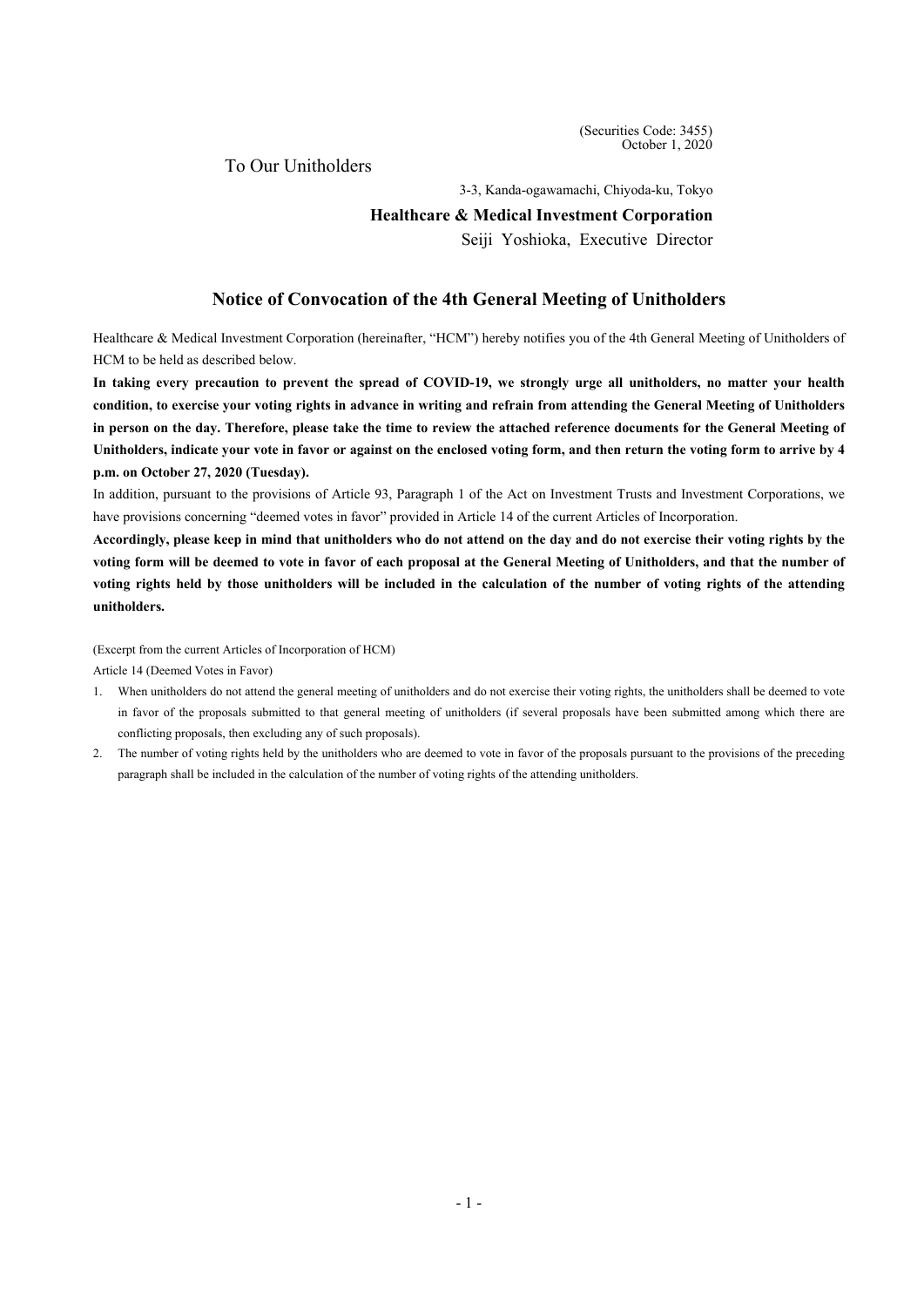**Details** 

| 1. | Date and Time: | October 28, 2020 (Wednesday) 10:00 a.m.                             |
|----|----------------|---------------------------------------------------------------------|
|    |                | (Reception starts at 9:30 a.m.)                                     |
| 2. | Venue:         | SOUARE ROOM, 3F, KANDA SOUARE                                       |
|    |                | 2-2-1, Kanda-nishikicho, Chiyoda-ku, Tokyo                          |
|    |                | (Please refer to the map to the venue at the end of this document.) |

The venue is different from that of the previous meeting. Please ensure that you have the right venue beforehand by checking with the "Map to the Venue of the 4th General Meeting of Unitholders" at the end of this document.

#### **3. Agenda of the General Meeting of Unitholders**

#### **Matters for Resolution**

**Proposal No. 1:** Partial Amendments to the Articles of Incorporation **Proposal No. 2:** Appointment of One Executive Director **Proposal No. 3:** Appointment of One Substitute Executive Director **Proposal No. 4:** Appointment of Two Supervisory Directors

End

◎Upon your attendance on the day, please submit the enclosed voting form to the reception at the venue.

◎If exercising voting rights by proxy, you are entitled to have one other unitholder with voting rights attend the General Meeting of Unitholders as your proxy. Please submit a document evidencing the authority of proxy, along with the voting form, to the reception at the venue.

◎With the objective of shortening the duration that unitholders will be at the venue, the decision has been made to not hold the "Management Status Briefing" by Healthcare Asset Management Co., Ltd., our asset management company, that usually follows after the closing of a general meeting of unitholders. Your understanding is greatly appreciated. For our management status, a financial results briefing webcast and financial results briefing materials for the fiscal period ended July 2020 (11th fiscal period) and other up-to-date fund information are available on our website (http://www.hcm3455.co.jp/en/).

◎Method of informing of amendments, if any, to the reference documents for the General Meeting of Unitholders Please note that, if the need to amend the matters to be stated in the reference documents for the General Meeting of Unitholders arises during the period up to the day preceding the General Meeting of Unitholders, the amended matters will be posted on our website (http://www.hcm3455.co.jp/en/).

◎No gifts will be prepared for the attending unitholders of the General Meeting of Unitholders. Your understanding is greatly appreciated.

◎Future circumstances could lead to changes in the running of the General Meeting of Unitholders. Please note that the changes, if any, will be posted on our website (http://www.hcm3455.co.jp/en/).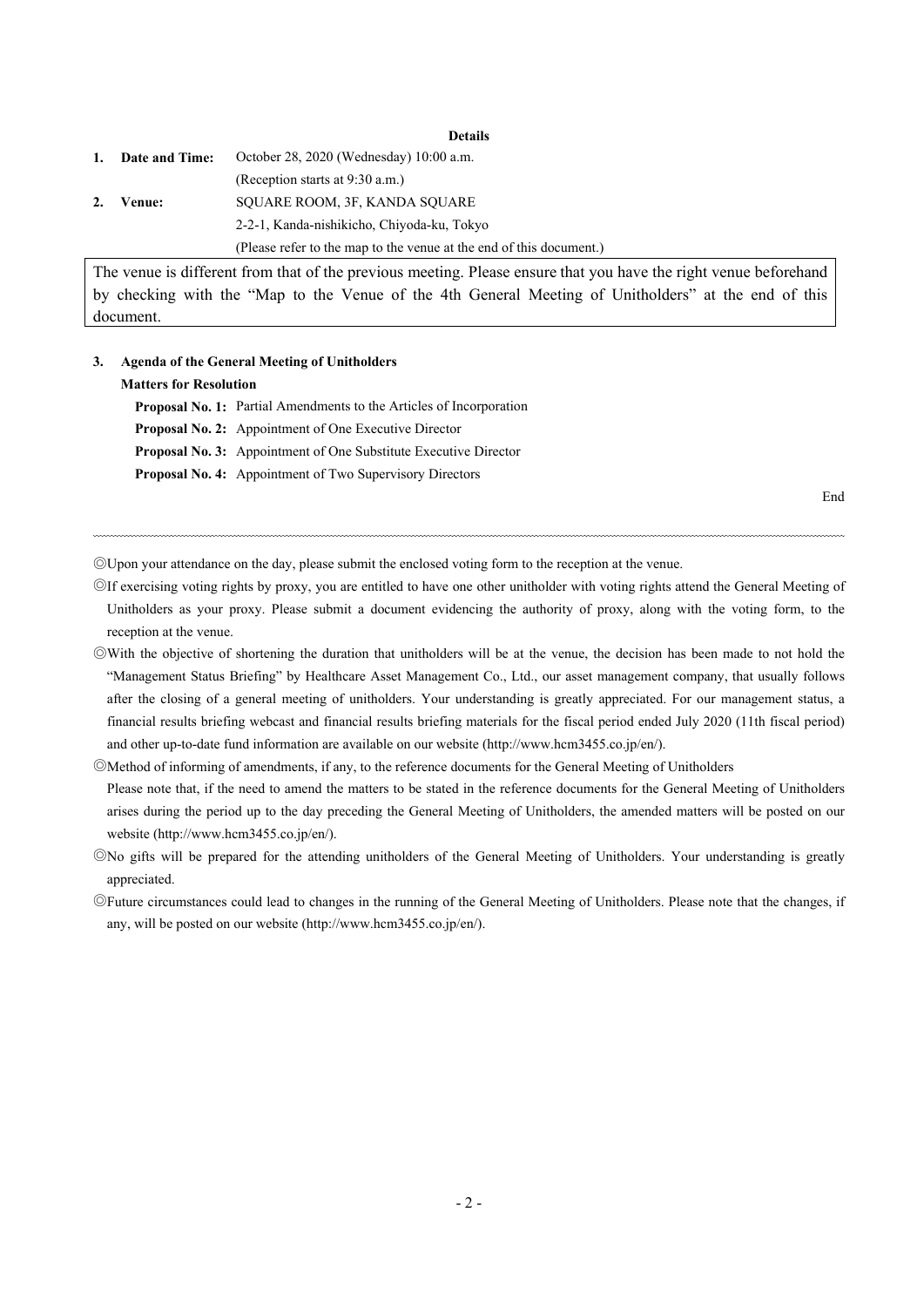# **Precautions to Prevent the Spread of COVID-19**

Please note that, in light of the state of the COVID-19 outbreak in Japan, we will be holding the General Meeting of Unitholders on a smaller scale than usual in taking every precaution to prevent the spread of infection at the venue, placing your safety first. In addition, referring to "Q&A on Approaches to Conducting Shareholder Meetings" announced by the Ministry of Economy, Trade and Industry and the Ministry of Justice on April 2, 2020, (last updated on April 28, 2020), we plan to take the precautions below to prevent the spread of COVID-19 at the General Meeting of Unitholders. We ask for your understanding and cooperation.

We also ask that you check our website (http://www.hcm3455.co.jp/en/) as we may post announcements on changes in our approach to the precautions below depending on future changes in the circumstances.

#### **<Requests to Unitholders>**

- You are entitled to exercise your voting rights at the General Meeting of Unitholders in writing. **In view of your safety, we strongly urge you to exercise your voting rights in advance by the enclosed voting form instead of attending the General Meeting of Unitholders in person.**
- If you are considering attending the General Meeting of Unitholders, please be mindful of the state of the outbreak and the state of administrative measures at the time of the holding of the General Meeting of Unitholders, as well as your own well-being up to then. We ask that you reconsider as extra precaution if there is any element of doubt.
- We may have to postpone the General Meeting of Unitholders due to unavoidable circumstances, such as sudden restrictions on use of the venue or other future changes in the circumstances. We ask that you check our website (http://www.hcm3455.co.jp/en/) as we may post announcements on postponement of the General Meeting of Unitholders.

#### **<Requests to Attending Unitholders>**

- At the venue on the day of the General Meeting of Unitholders, there may not be enough seats available as the seating capacity will be less than previous years in order to ensure distancing of the seats for attending unitholders, as well as our director and substitute director candidates and organizing staff. Please be advised in advance that we will be restricting entry into the venue in the event that not enough seats are available.
- Please understand that the directors and substitute director (including each candidate) and organizing staff will be wearing face masks.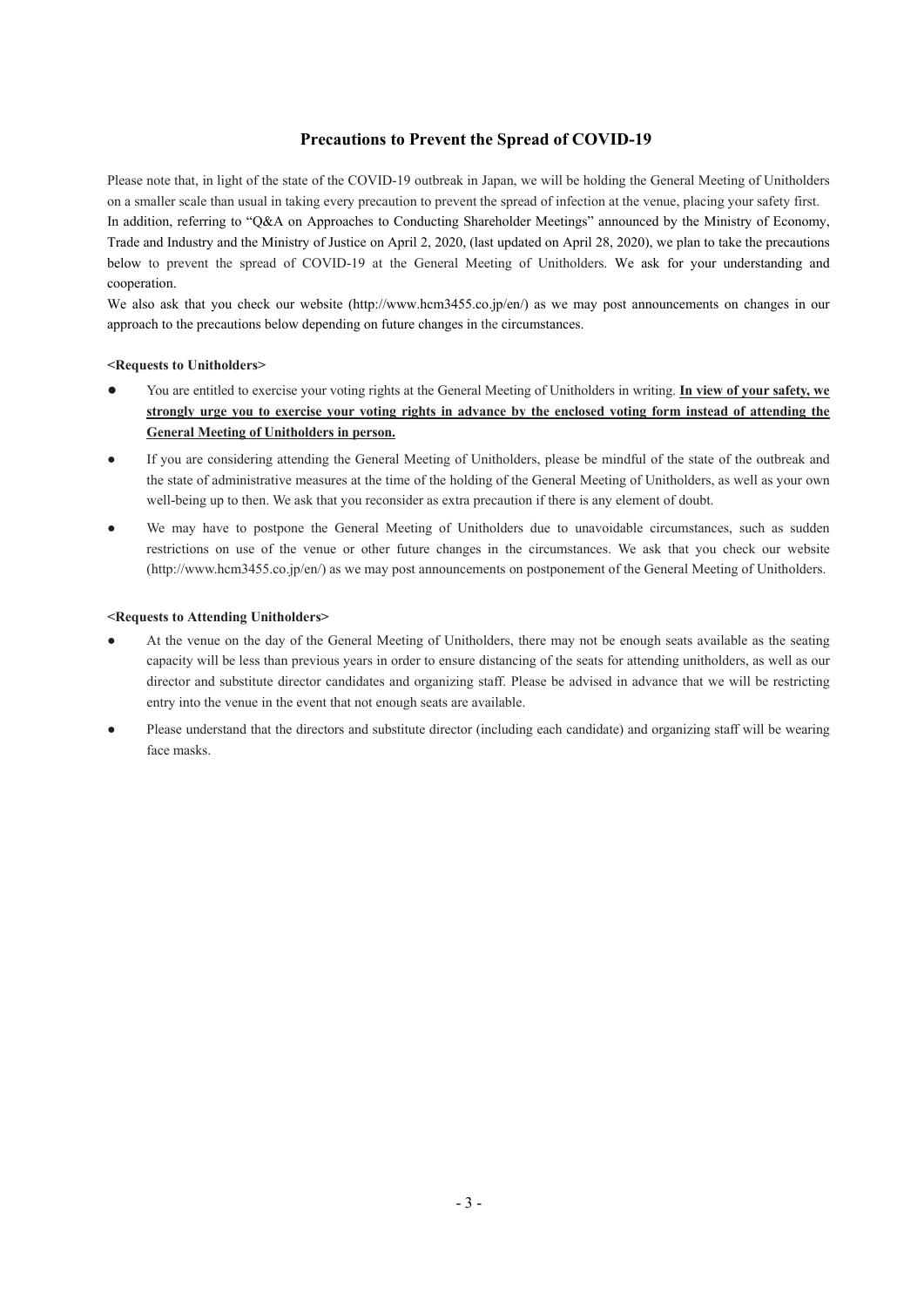- We ask for the cooperation of attending unitholders in wearing face masks when attending and sanitizing hands using the alcohol-based hand sanitizers placed at the reception to the venue.
- We will be measuring your body temperature at the reception to the venue. Please be advised in advance that unitholders having high temperatures of 37.5°C or higher at the time of measurement and unitholders showing such symptoms as coughing may be asked to refrain from attending the General Meeting of Unitholders. Please also be advised in advance that those who appear to be unwell during the General Meeting of Unitholders may be approached by organizing staff and asked to refrain from attending.
- To avoid congestion possibly arising at the reception to the venue from taking each of the above precautions, we ask that you come to the venue well beforehand wherever possible.
- With the objective of shortening the duration that unitholders will be at the venue, the decision has been made to not hold the "Management Status Briefing" by Healthcare Asset Management Co., Ltd., our asset management company, that usually follows after the closing of a general meeting of unitholders. Your understanding is greatly appreciated. For our management status, a financial results briefing webcast and financial results briefing materials for the fiscal period ended July 2020 (11th fiscal period) and other up-to-date fund information are available on our website (http://www.hcm3455.co.jp/en/).
- Please understand that we may take other precautions as necessary in view of maintaining the order of the General Meeting of Unitholders.

We ask for your understanding and cooperation in these extraordinary times.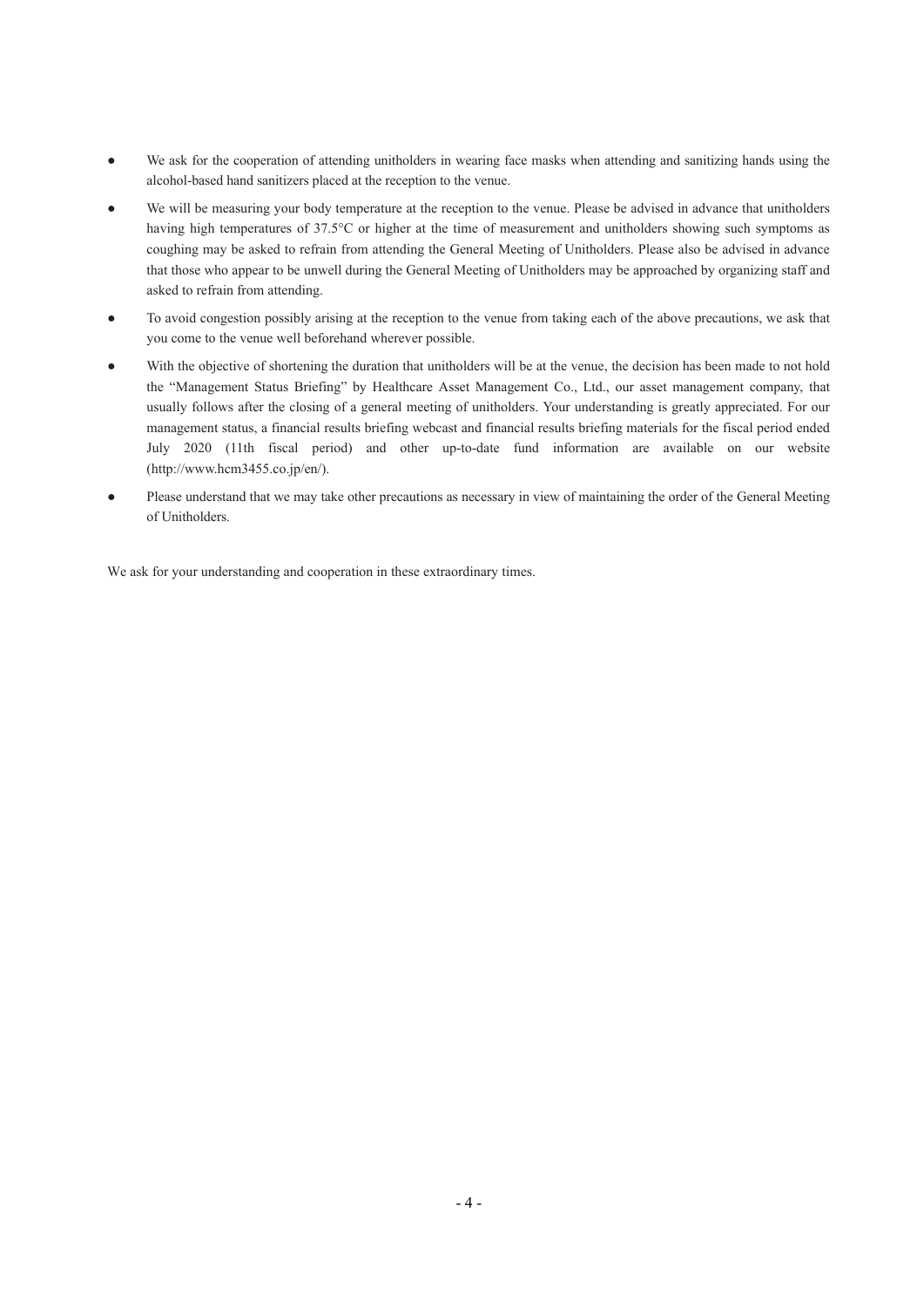## **Reference Documents for the General Meeting of Unitholders**

#### **Proposals and Reference Matters**

**Proposal No. 1:** Partial Amendments to the Articles of Incorporation

1. Reason for amendments to the Articles of Incorporation

- (1) Dates in the Articles of Incorporation are to be changed from notation based on the Japanese calendar to notation based on the Gregorian calendar, with the exception of the numbering of laws and regulations (Article 9, Paragraph 2 and Article 15, Paragraph 1 of the current Articles of Incorporation).
- (2) In light of the recent debate over unitholder proposals by minority unitholders and other factors, provisions are to be newly established to the effect that the system of deemed votes in favor provided in Article 93, Paragraph 1 of the Act on Investment Trusts and Investment Corporations and Article 14, Paragraph 1 of the Articles of Incorporation shall not apply to certain matters for resolution at a general meeting of unitholders—specifically, those matters for which submission of conflicting proposals is considered difficult by nature that could have significant impact on the investment corporation governance structure and affect the interests of unitholders—so as to ensure that the intentions of unitholders are directly reflected (Article 14, Paragraph 2 of the current Articles of Incorporation).
- 2. Content of amendments to the Articles of Incorporation The content of the amendments is as follows:

|                                             | (The amended portions are underlined.)      |
|---------------------------------------------|---------------------------------------------|
| Current Articles of Incorporation           | Proposed Amendments                         |
| General Meeting of Unitholders<br>Chapter 3 | General Meeting of Unitholders<br>Chapter 3 |
|                                             |                                             |
| Article 9 (Convocation)                     | Article 9 (Convocation)                     |
| 1. (Omitted)                                | 1. (No amendment)                           |
| 2. The general meeting of unitholders of    | 2. The general meeting of unitholders of    |
| HCM shall be convened on October 1          | HCM shall be convened on October 1,         |
| of Heisei 28 or after said date without     | 2016, or after said date without delay,     |
| delay, and convened on October 1 or         | and convened on October 1 or after          |
| after said date without delay every two     | said date without delay every two           |
| years thereafter. In addition, HCM          | years thereafter. In addition, HCM          |
| may convene the general meeting of          | may convene the general meeting of          |
| unitholders as needed when necessary.       | unitholders as needed when necessary.       |
| 3. (Omitted)                                | 3. (No amendment)                           |

(The amended portions are underlined.)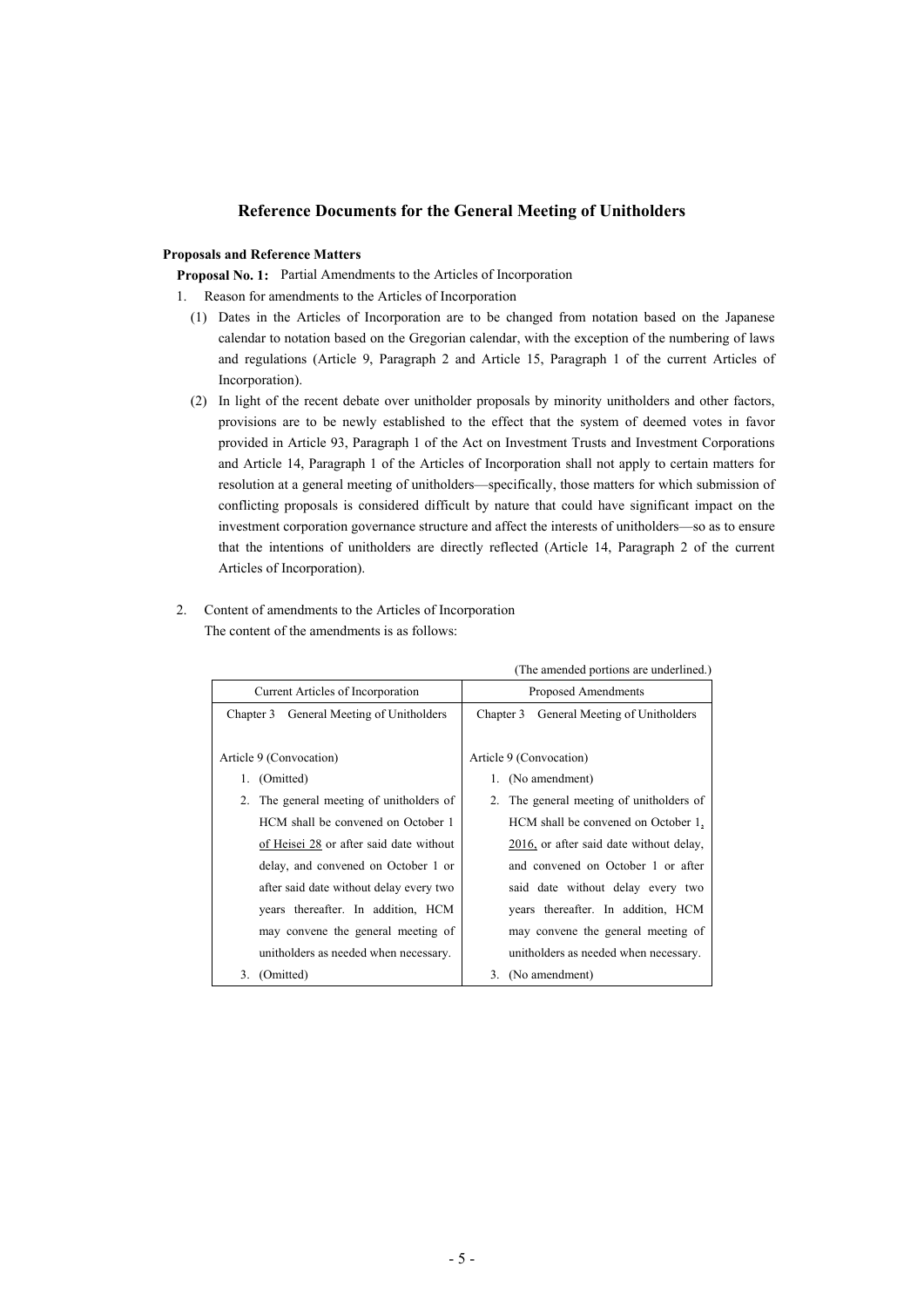| Current Articles of Incorporation                                             | Proposed Amendments                                                                |  |
|-------------------------------------------------------------------------------|------------------------------------------------------------------------------------|--|
| Article 14 (Deemed Votes in Favor)                                            | Article 14 (Deemed Votes in Favor)                                                 |  |
| 1. (Omitted)                                                                  | 1. (No amendment)                                                                  |  |
| (Newly established)                                                           | 2. Notwithstanding the provisions of the<br>preceding paragraph, the provisions of |  |
|                                                                               | the preceding paragraph for deemed                                                 |  |
|                                                                               | votes in favor shall not apply to                                                  |  |
|                                                                               | resolutions on the proposals pertaining                                            |  |
|                                                                               | to the Investment Trusts Act's Article                                             |  |
|                                                                               | 104, Paragraph 1 (dismissal of a                                                   |  |
|                                                                               | director or an accounting auditor),                                                |  |
|                                                                               | Article 140 (amendments to the                                                     |  |
|                                                                               | Articles of Incorporation) (however,                                               |  |
|                                                                               | limited to establishment, revision or                                              |  |
|                                                                               | abolition of provisions in relation to                                             |  |
|                                                                               | deemed votes in favor), Article 143,<br>Item 3 (dissolution), Article 205,         |  |
|                                                                               | Paragraph 2 (consent for cancellation                                              |  |
|                                                                               | of an asset management agreement) or                                               |  |
|                                                                               | Article 206, Paragraph 1 (cancellation                                             |  |
|                                                                               | of an asset management agreement).                                                 |  |
| The number of voting rights held by<br>2.                                     | 3. The number of voting rights held by                                             |  |
| the unitholders who are deemed to                                             | the unitholders who are deemed to                                                  |  |
| vote in favor of the proposals pursuant<br>to the provisions of the preceding | vote in favor of the proposals pursuant<br>to the provisions of Paragraph 1 shall  |  |
| paragraph shall be included in the                                            | be included in the calculation of the                                              |  |
| calculation of the number of voting                                           | number of voting rights of the                                                     |  |
| rights of the attending unitholders.                                          | attending unitholders.                                                             |  |
|                                                                               |                                                                                    |  |
| Article 15 (Record Date, Etc.)                                                | Article 15 (Record Date, Etc.)                                                     |  |
| 1. If HCM is to convene the general                                           | 1. If HCM is to convene the general                                                |  |
| meeting of unitholders pursuant to the<br>provisions of the first sentence of | meeting of unitholders pursuant to the<br>provisions of the first sentence of      |  |
| Paragraph 2 of Article 9, HCM shall                                           | Paragraph 2 of Article 9, HCM shall                                                |  |
| determine the unitholders entered or                                          | determine the unitholders entered or                                               |  |
| recorded in the final unitholder register                                     | recorded in the final unitholder register                                          |  |
| on the last day of July of Heisei 28 and                                      | on the last day of July 2016 and the                                               |  |
| the last day of July every two years                                          | last day of July every two years                                                   |  |
| thereafter as the unitholders entitled to                                     | thereafter as the unitholders entitled to                                          |  |
| exercise rights at such general meeting                                       | exercise rights at such general meeting                                            |  |
| of unitholders. In addition, if HCM is                                        | of unitholders. In addition, if HCM is                                             |  |
| to convene the general meeting of<br>unitholders pursuant to the provisions   | to convene the general meeting of<br>unitholders pursuant to the provisions        |  |
| of the second sentence of Paragraph 2                                         | of the second sentence of Paragraph 2                                              |  |
| of Article 9, the unitholders entitled to                                     | of Article 9, the unitholders entitled to                                          |  |
| exercise rights at such general meeting                                       | exercise rights at such general meeting                                            |  |
| of unitholders shall, in principle, be                                        | of unitholders shall, in principle, be                                             |  |
| the unitholders entered or recorded in                                        | the unitholders entered or recorded in                                             |  |
| the final unitholder register as of the                                       | the final unitholder register as of the                                            |  |
| record date set by HCM by resolution                                          | record date set by HCM by resolution                                               |  |
| of the board of directors and for which                                       | of the board of directors and for which                                            |  |
| public notice is given in advance in<br>accordance with laws and regulations. | public notice is given in advance in<br>accordance with laws and regulations.      |  |
| (Omitted)<br>2.                                                               | (No amendment)<br>2.                                                               |  |
|                                                                               |                                                                                    |  |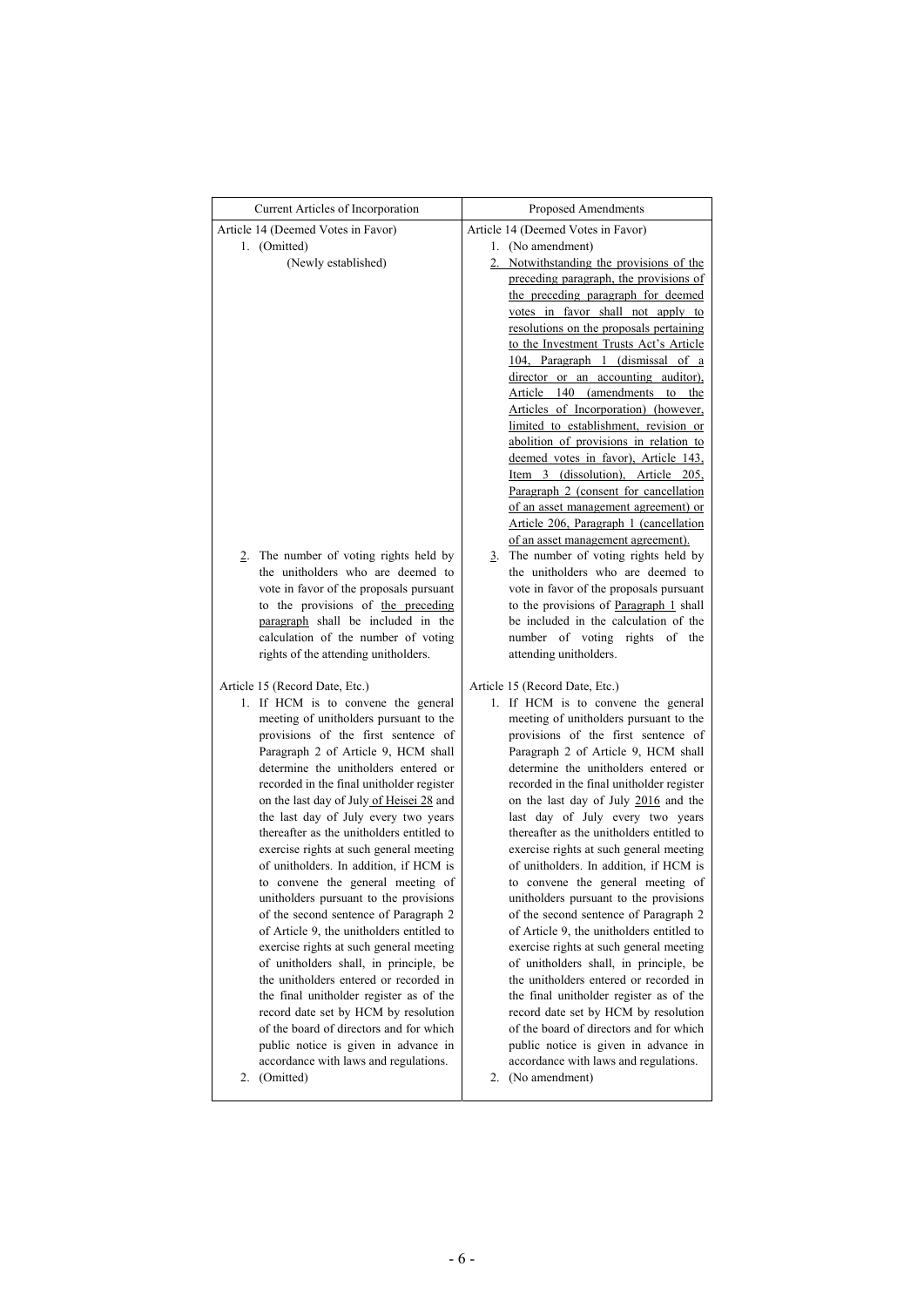| Current Articles of Incorporation |                          | Proposed Amendments |                   |
|-----------------------------------|--------------------------|---------------------|-------------------|
| Established                       | November 28 of Heisei 26 | Established         | November 28, 2014 |
| Revised                           | January 23 of Heisei 27  | Revised             | January 23, 2015  |
| Revised                           | October 27 of Heisei 28  | Revised             | October 27, 2016  |
| Revised                           | October 30 of Heisei 30  | Revised             | October 30, 2018  |
|                                   |                          | Revised             | October 28, 2020  |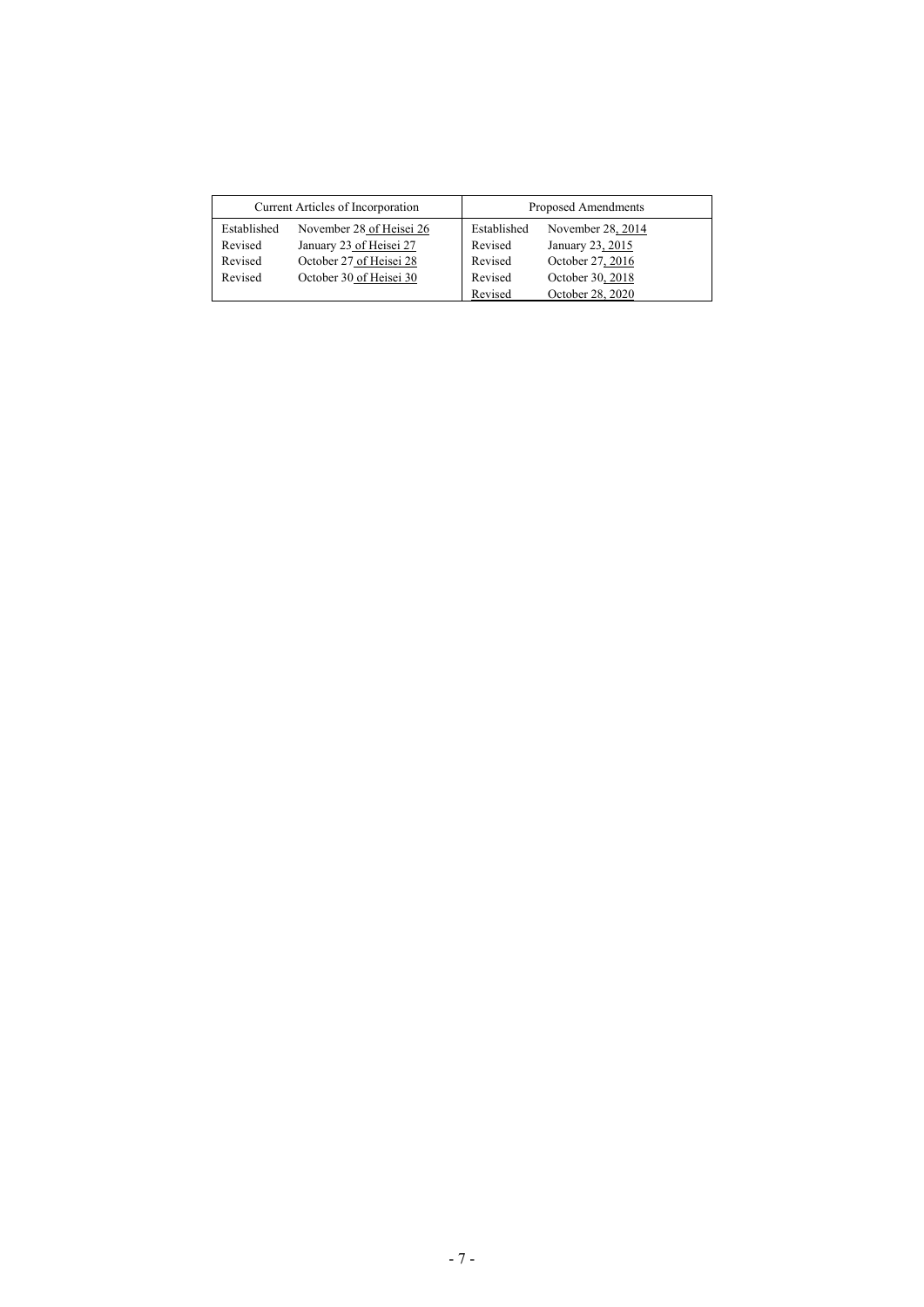#### **Proposal No. 2:** Appointment of One Executive Director

The term of office of the executive director Seiji Yoshioka is to expire on October 31, 2020. Therefore, the new appointment of one executive director, effective November 1, 2020, is requested. Pursuant to Article 17, Paragraph 2 of the current Articles of Incorporation, the term of office of the executive director based on this proposal shall be a period of two years from November 1, 2020.

This proposal is one submitted with the unanimous consent of the supervisory directors at the meeting of the board of directors of HCM held on September 3, 2020.

The executive director candidate is as follows:

| Name<br>(Date of birth) | Career summary and status of significant concurrent positions |                                                                                      |  |
|-------------------------|---------------------------------------------------------------|--------------------------------------------------------------------------------------|--|
|                         | Apr. 1986                                                     | Joined The Sumitomo Bank, Limited (currently<br>Sumitomo Mitsui Banking Corporation) |  |
|                         | Mar. 2007                                                     | Joined Mizuho Securities Co., Ltd.                                                   |  |
|                         | Aug. 2010                                                     | Deputy General Manager of Legal Department, Nikko                                    |  |
|                         |                                                               | Cordial Securities Inc. (currently SMBC Nikko<br>Securities Inc.)                    |  |
|                         | Oct. 2010                                                     | Deputy General Manager of Compliance - Products &                                    |  |
|                         |                                                               | Corporate Business Department, Nikko Cordial                                         |  |
| Yuji Fujise             |                                                               | Securities Inc. (currently SMBC Nikko Securities                                     |  |
| (Born on May 21, 1962)  |                                                               | Inc.)                                                                                |  |
|                         | Mar. 2012                                                     | General Manager of Legal Department, SMBC Nikko<br>Securities Inc.                   |  |
|                         | Sep. 2014                                                     | Legal Department of SMBC Nikko Securities Inc.                                       |  |
|                         | Feb. 2016                                                     | Registered as a lawyer                                                               |  |
|                         | Feb. 2016                                                     | Joined Shimada Hamba & Osajima (current post)                                        |  |
|                         | Dec. 2018                                                     | Director of Incorporated Educational Institution                                     |  |
|                         |                                                               | Takao Gakuen (current post)                                                          |  |
|                         | May 2020                                                      | Administration Officer of Medical Corporation                                        |  |
|                         |                                                               | Koukodou (current post)                                                              |  |

1. The executive director candidate above does not hold HCM investment units.

2. There is no special interest between the executive director candidate above and HCM.

3. The executive director candidate above is currently the substitute executive director of HCM.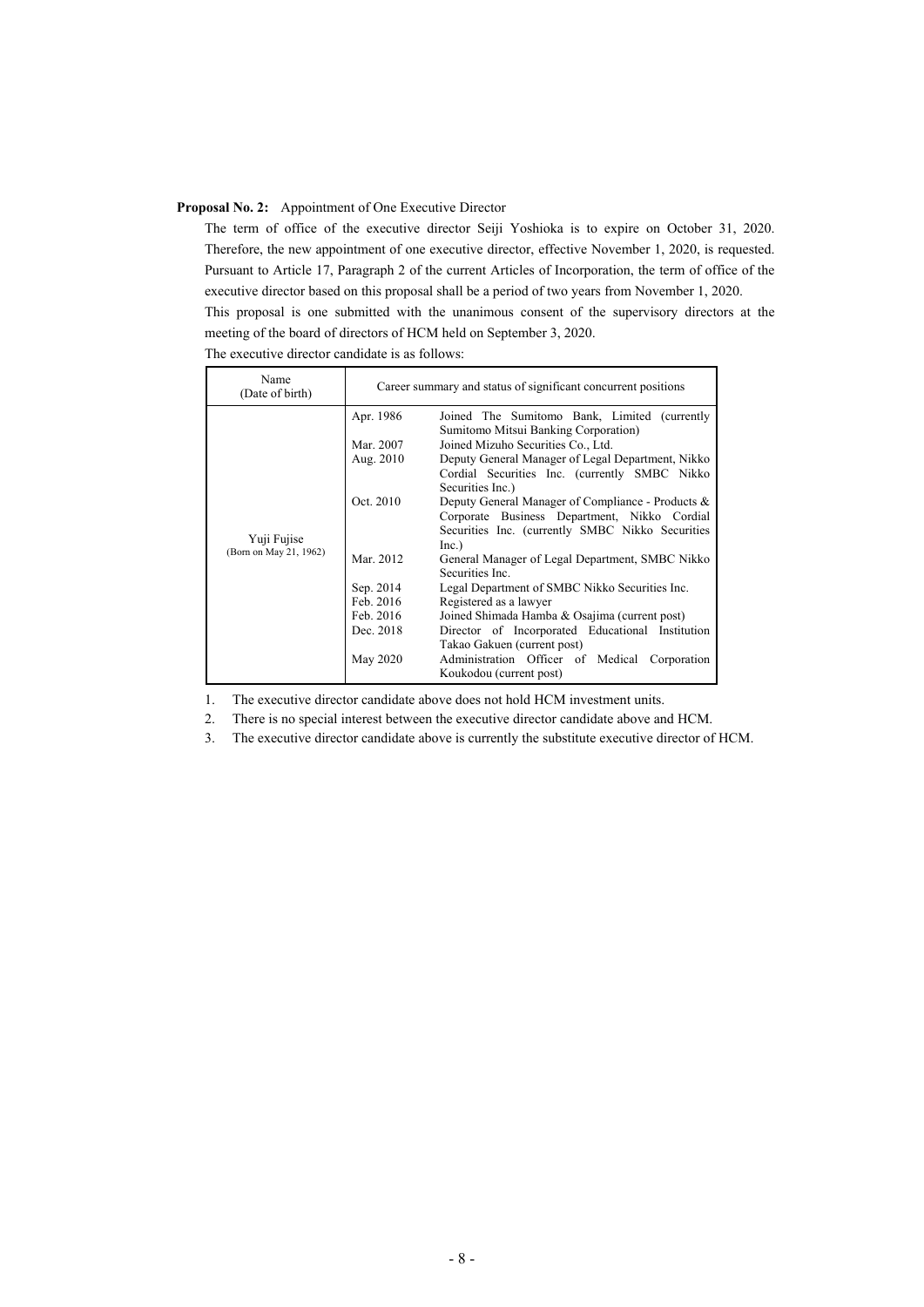#### **Proposal No. 3:** Appointment of One Substitute Executive Director

In preparation for any vacancy in the position of executive director or any shortfall in the number of executive directors as provided by laws and regulations, the appointment of one substitute executive director is requested. Pursuant to Article 17, Paragraph 3 of the current Articles of Incorporation, the period that the resolution pertaining to the appointment of the substitute executive director based on this proposal remains effective shall be a period of two years from November 1, 2020, the date of the assumption of office of the executive director based on Proposal No. 2.

This proposal is one submitted with the unanimous consent of the supervisory directors at the meeting of the board of directors of HCM held on September 3, 2020.

| Name<br>(Date of birth)                   | Career summary, status of significant concurrent positions, and<br>positions and duties at HCM |                                                                                                                                      |  |
|-------------------------------------------|------------------------------------------------------------------------------------------------|--------------------------------------------------------------------------------------------------------------------------------------|--|
| Seiji Yoshioka<br>(Born on Oct. 25, 1963) | Apr. 1986                                                                                      | Joined The Sumitomo Bank, Limited (currently<br>Sumitomo Mitsui Banking Corporation)                                                 |  |
|                                           | Jan. 2003                                                                                      | Group Manager of Real Estate Finance<br>Group,<br>Mitsui<br>Structured Finance Department, Sumitomo                                  |  |
|                                           | Apr. 2005                                                                                      | <b>Banking Corporation</b><br>Group Manager of Investment Planning Group, Real<br>Estate Finance Department, Sumitomo Mitsui Banking |  |
|                                           | Apr. 2006                                                                                      | Corporation<br>Deputy General Manager of Real Estate Finance<br>Department, Sumitomo Mitsui Banking Corporation                      |  |
|                                           | Apr. 2011                                                                                      | General Manager of Real Estate Finance Department,<br>Sumitomo Mitsui Banking Corporation                                            |  |
|                                           | Nov. 2013                                                                                      | Seconded as President and Representative Director to<br>Healthcare Asset Management Co., Ltd.                                        |  |
|                                           | Apr. 2014                                                                                      | Transferred as President and Representative Director to<br>Healthcare Asset Management Co., Ltd. (current post)                      |  |
|                                           | Dec. 2014                                                                                      | Executive Director of Healthcare & Medical Investment<br>Corporation (current post)                                                  |  |

The substitute executive director candidate is as follows:

1. The substitute executive director candidate above holds 11 HCM investment units (rounded down to the nearest whole investment unit).

- 2. The substitute executive director candidate above is President and Representative Director of Healthcare Asset Management Co., Ltd., the asset management company of HCM. Other than the above, there is no special interest between the substitute executive director candidate above and HCM.
- 3. The substitute executive director candidate above currently executes all aspects of the business of HCM as the executive director of HCM.
- 4. There may be cases where the appointment of the substitute executive director based on this proposal is revoked by resolution of the board of directors of HCM, but only if prior to assumption of office.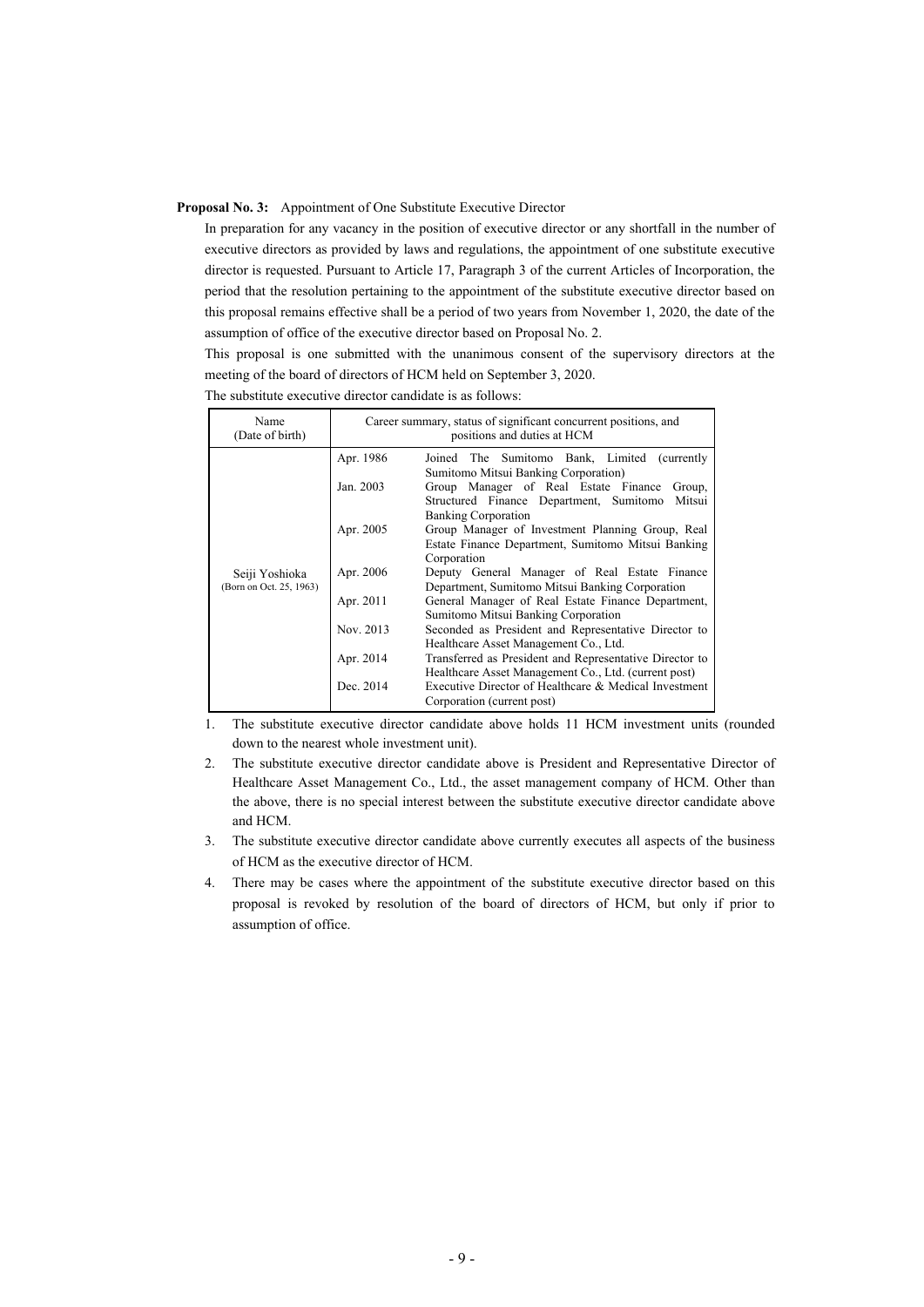# **Proposal No. 4:** Appointment of Two Supervisory Directors

The term of office of the supervisory directors Sachihiko Fujimoto and Yasuo Shida is to expire on October 31, 2020. Therefore, the new appointment of two supervisory directors, effective November 1, 2020, is requested. Pursuant to Article 17, Paragraph 2 of the current Articles of Incorporation, the term of office of the supervisory directors based on this proposal shall be a period of two years from November 1, 2020.

| Candidate<br>No. | Name<br>(Date of birth)                       | Career summary, significant concurrent positions, and<br>positions at HCM |                                                                                                        |
|------------------|-----------------------------------------------|---------------------------------------------------------------------------|--------------------------------------------------------------------------------------------------------|
|                  |                                               | Apr. 1977                                                                 | Joined The Tokai Bank, Ltd. (currently MUFG<br>Bank, Ltd.)                                             |
|                  |                                               | Oct. 1989                                                                 | Joined Chuo Shinko Audit Corporation                                                                   |
|                  |                                               | Aug. 1990                                                                 | Joined Chuo Coopers & Lybrand International<br>Tax Office (currently PwC Tax Japan)                    |
|                  |                                               | May 1993                                                                  | Manager of Chuo Coopers & Lybrand<br>International Tax Office (currently PwC Tax<br>Japan)             |
|                  |                                               | Apr. 1997                                                                 | Partner of Chuo Coopers & Lybrand International<br>Tax Office (currently PwC Tax Japan)                |
| 1                | Sachihiko Fujimoto<br>(Born on Dec. 23, 1953) | Jul. 2008                                                                 | and Partner<br>Zeirishi-Hojin<br>Director<br>of<br>PricewaterhouseCoopers (currently PwC Tax<br>Japan) |
|                  |                                               | Jan. 2014                                                                 | Director of Kabushiki Kaisha Kaneko Yakkyoku<br>(current post)                                         |
|                  |                                               | Jul. 2014                                                                 | Counsel of Hayabusa Asuka Law Offices (current<br>post)                                                |
|                  |                                               | Dec. 2014                                                                 | Supervisory Director of Healthcare & Medical<br>Investment Corporation (current post)                  |
|                  |                                               | Apr. 2017                                                                 | Review Committee Member of Green Finance<br>Organisation (current post)                                |
|                  |                                               | Dec. 2018                                                                 | Auditor of WealthNavi Inc. (current post)                                                              |

The supervisory director candidates are as follows: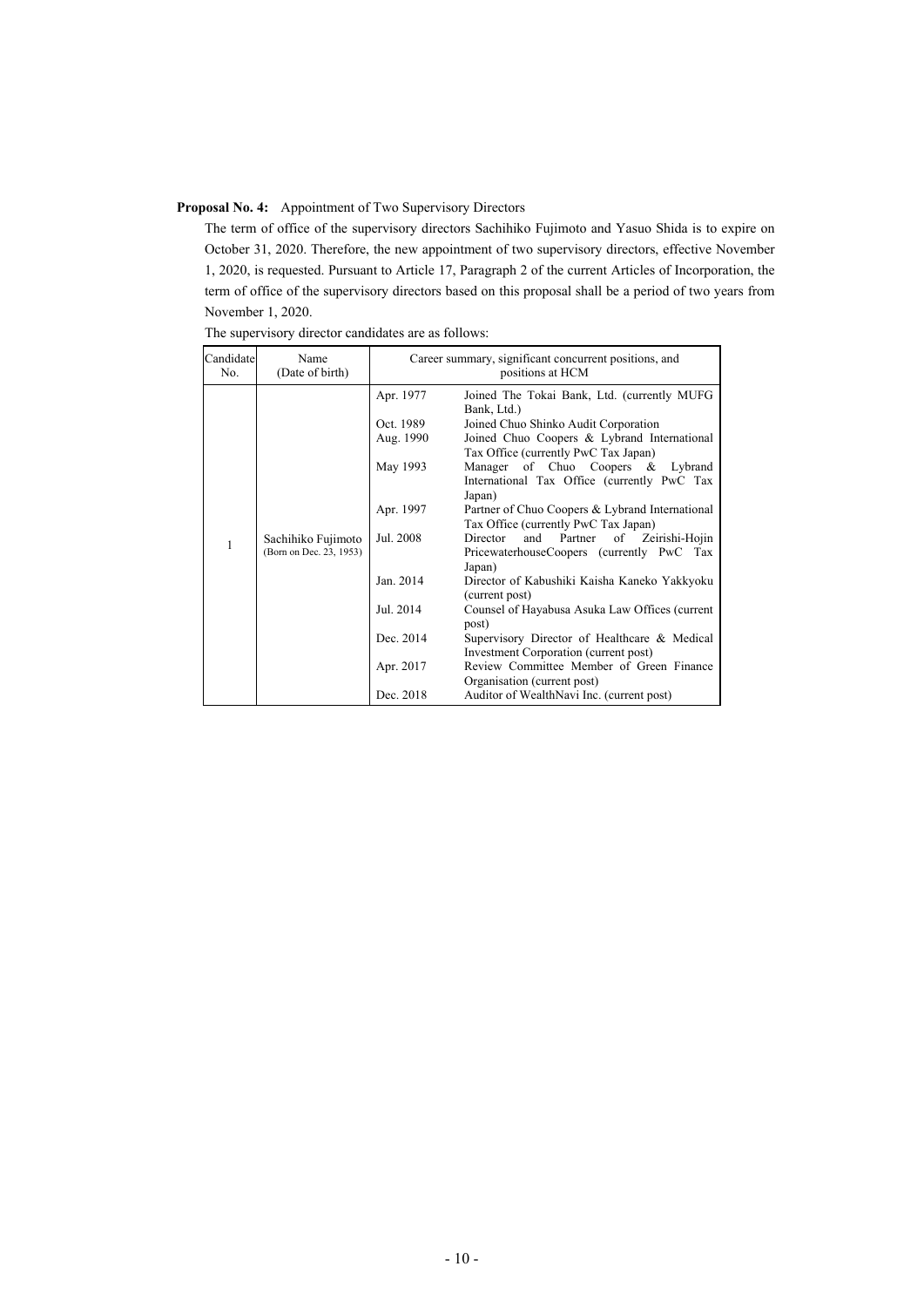| Candidate<br>No.                                         | Name<br>(Date of birth) | Career summary, significant concurrent positions, and<br>positions at HCM   |                                                                                                                                                                                                                             |
|----------------------------------------------------------|-------------------------|-----------------------------------------------------------------------------|-----------------------------------------------------------------------------------------------------------------------------------------------------------------------------------------------------------------------------|
|                                                          |                         | Apr. 1968<br>Jul. 1984                                                      | Joined Ministry of Finance<br>Counsellor of Cabinet Legislation Bureau (in<br>charge of laws and regulations under the<br>jurisdiction of the Ministry of Finance, including                                                |
|                                                          |                         | Jul. 1989                                                                   | tax-related laws and finance-related laws)<br>Director of International Organizations Division,<br>Customs and Tariff Bureau, Ministry of Finance                                                                           |
|                                                          |                         | Jun. 1991                                                                   | Division,<br>Director of Accounts<br>Minister's<br>Secretariat, Ministry of Finance                                                                                                                                         |
|                                                          |                         | Jun. 1992                                                                   | Director General of Hiroshima Regional Taxation<br>Bureau, National Tax Agency                                                                                                                                              |
|                                                          |                         | Jul. 1994                                                                   | Deputy Director General for Commissioner's<br>Secretariat, National Land Agency (currently<br>Ministry of Land, Infrastructure, Transport and<br>Tourism)<br>of<br>Planning<br>(in<br>charge<br>and<br>Coordination Bureau) |
|                                                          |                         | Jul. 1996                                                                   | Director General of Mint Bureau, Ministry of<br>Finance                                                                                                                                                                     |
| Yasuo Shida<br>$\overline{c}$<br>(Born on Dec. 16, 1945) | Jul. 1997               | Director<br>of<br>Japan<br>Regional<br>Development<br>Corporation           |                                                                                                                                                                                                                             |
|                                                          | Jul. 2000               | Vice President and Director of The Resolution<br>and Collection Corporation |                                                                                                                                                                                                                             |
|                                                          | Sep. 2000               | Joined Shiroyama Sogo Law Office                                            |                                                                                                                                                                                                                             |
|                                                          | Jan. 2003               | Joined Blakemore & Mitsuki (current post)                                   |                                                                                                                                                                                                                             |
|                                                          |                         | Apr. 2005                                                                   | Vice President and Representative Director of<br>The Resolution and Collection Corporation                                                                                                                                  |
|                                                          |                         | Jun. 2006                                                                   | Deputy President and Representative Director of<br>The Resolution and Collection Corporation                                                                                                                                |
|                                                          |                         | Jul. 2009                                                                   | Vice<br>Chief<br>Director<br>of<br>Japan<br>General<br>Incorporated Association of Professionals for<br>Medium and Small Sized Business Management<br>Ltd. (current post)                                                   |
|                                                          |                         | Jun. 2011                                                                   | Vice President and Representative Director of<br>The Resolution and Collection Corporation                                                                                                                                  |
|                                                          |                         | Jun. 2012                                                                   | Director of Shojinya Kousan Ltd. (current post)                                                                                                                                                                             |
|                                                          |                         | Apr. 2013                                                                   | Inspector<br>of Institute<br>For Areal<br>Studies.<br>Foundation (current post)                                                                                                                                             |
|                                                          |                         | Oct. 2014                                                                   | Representative Director of Shojinya Kousan Ltd.<br>(current post)                                                                                                                                                           |
|                                                          |                         | Jan. 2015                                                                   | Supervisory Director of Healthcare & Medical<br>Investment Corporation (current post)                                                                                                                                       |
|                                                          |                         | Mar. 2016                                                                   | Vice President of Corporation Engaging in<br>Specified<br>Non-Profit<br>Activities<br>Ooita-Ken<br>Gakusei Kouryuu Tou Kyouryoku Shien Kyoukai                                                                              |
|                                                          |                         | May 2016                                                                    | (current post)<br>Councilor of Ooita Encouragement of Study                                                                                                                                                                 |
|                                                          |                         | Jun. 2017                                                                   | Society Foundation (current post)<br>Auditor (Outside Auditor) of Private Finance<br>Promotion Corporation<br>Initiative<br>of<br>Japan<br>(current post)                                                                   |

1. None of the supervisory director candidates above hold HCM investment units.

2. Each supervisory director candidate above currently supervises all aspects of the execution of duties by the executive director of HCM as the supervisory director of HCM.

3. There is no special interest between each supervisory director candidate above and HCM.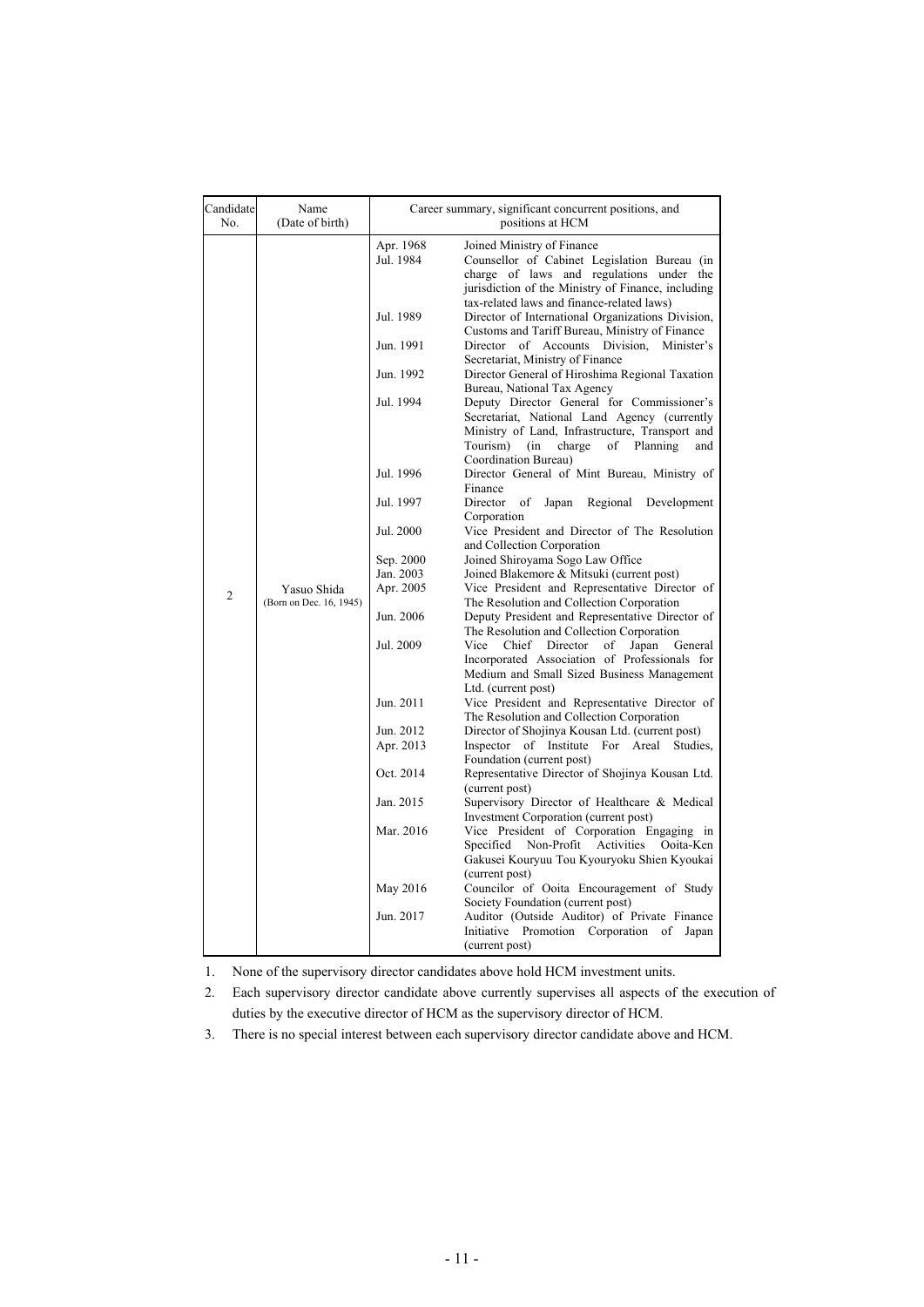#### **Reference Matters**

When there are conflicting proposals among the proposals submitted to the General Meeting of Unitholders, the provisions of "deemed votes in favor" provided in Article 14 of the current Articles of Incorporation pursuant to the provisions of Article 93, Paragraph 1 of the Act on Investment Trusts and Investment Corporations shall not apply to any of such proposals.

None of the proposals of Proposal No. 1 through Proposal No. 4 above fall under the category of conflicting proposals.